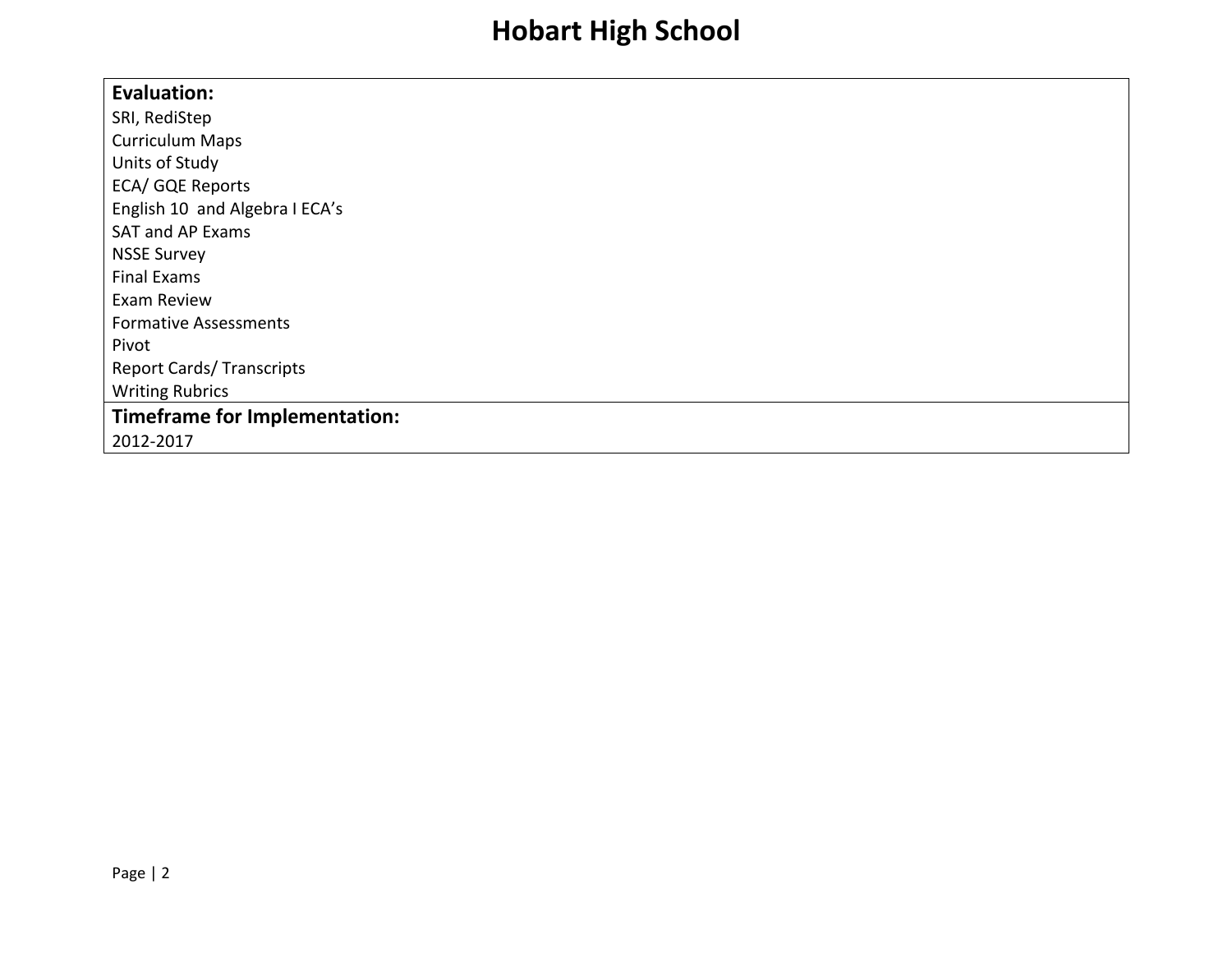| <b>ACTIONS</b>                                                                                                                                                                                                                                                                                                                                                                                                                                                                                                                                                                                                                                                      | <b>SCHEDULE</b> | <b>RESPONSIBILITIES</b>                                                                    | <b>MONITORNING</b>                                                                          | <b>RESOURCES</b>                                                                                                                                                                                                                                                               |
|---------------------------------------------------------------------------------------------------------------------------------------------------------------------------------------------------------------------------------------------------------------------------------------------------------------------------------------------------------------------------------------------------------------------------------------------------------------------------------------------------------------------------------------------------------------------------------------------------------------------------------------------------------------------|-----------------|--------------------------------------------------------------------------------------------|---------------------------------------------------------------------------------------------|--------------------------------------------------------------------------------------------------------------------------------------------------------------------------------------------------------------------------------------------------------------------------------|
| Intervention: Dual Credit/Concurrent<br>Enrollment<br>1. All students will have the opportunity to<br>earn dual credit/Concurrent Enrollment.<br>A. Hobart HS courses are evaluated and<br>structured to meet dual credit<br>requirements.<br>Counselors will advise students and<br>B.<br>parents through the scheduling<br>process of concurrent enrollment<br>(college credit) course opportunities.<br>C. Students will work with local colleges<br>to take approved courses that will earn<br>concurrent enrollment (college credit).<br>D. Concurrent enrollment (college credit)<br>informational brochures will be<br>available in the Guidance Department. | 2012-2017       | Counselors<br>Students<br>Parents<br>Administration<br><b>Local Colleges</b>               | -High School Transcripts<br>-College Transcripts<br>-Scheduling Worksheets<br>-Report Cards | -Local Colleges<br>-Dual Credit Brochure<br>-Career Pathway Guide<br>-Guidance Department<br>-College Course<br>Catalogues<br>-College and Career Fair                                                                                                                         |
| Intervention: Certification/licensure<br>1. All students will have the opportunity<br>to earn certification/licensure through<br>Hobart High School (HHS) and Porter<br>County Career Center (PCCC) classes.<br>A. HHS and Porter county classes will<br>meet Indiana certification/licensure<br>requirements.<br><b>Guidance Counselors will visit</b><br>B.<br>classrooms to provide PCCC<br>information.<br>PCCC Open Houses will be held<br>C.<br>annually for students and parents.                                                                                                                                                                            | 2012-2017       | Counselors<br>PC Career Center<br>Administration<br>Teachers<br><b>Students</b><br>Parents | -Scheduling Worksheets<br>-PCCC Data<br>-Report Cards                                       | -Porter County Career<br>Center<br>-Guidance Department<br>-Career Pathway Guide<br>-PCCC Booklet<br>-Local Fire Department<br>-Local Police<br>Department<br>-Brickie Kidz Preschool<br>-EMT Class<br>-Law Enforcement<br>-Fundamentals of Sports<br>Medicine<br>-CAD Classes |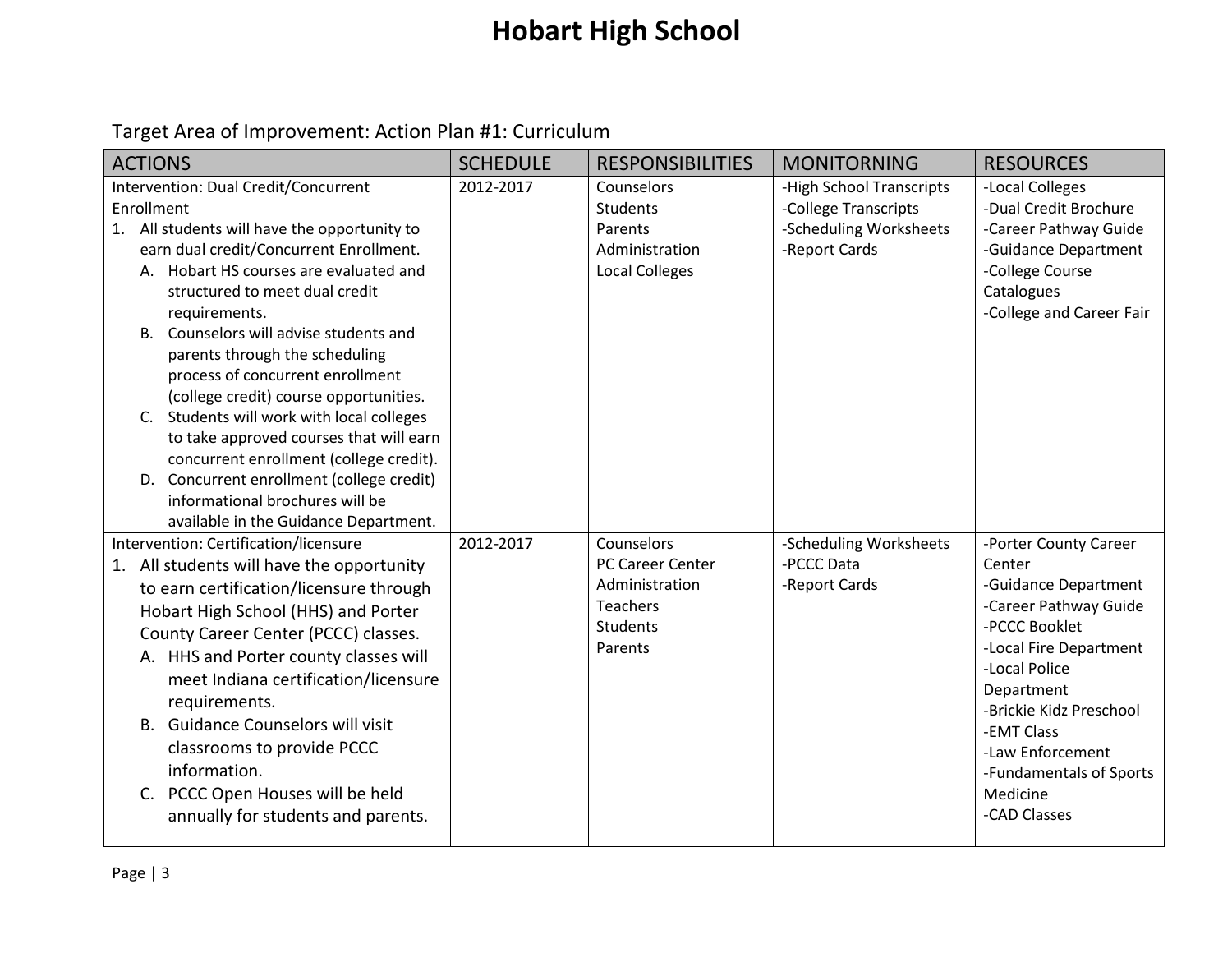| <b>ACTIONS</b>                                     | <b>SCHEDULE</b> | <b>RESPONSIBILITIES</b>  | <b>MONITORNING</b>         | <b>RESOURCES</b>           |
|----------------------------------------------------|-----------------|--------------------------|----------------------------|----------------------------|
| Intervention: Defined Curriculum - Indiana         | 2012-2017       | Administration           | -Lesson Plans              | -IDOE Website              |
| Academic Standards.                                |                 | <b>Department Chairs</b> | -Report Cards/ Transcripts | -Indiana Academic          |
| All students will receive a curriculum based<br>1. |                 | Counselors               | -Curriculum Guide on       | <b>Standard Resource</b>   |
| on defined expectations for student                |                 | <b>Teachers</b>          | District Web Site          | <b>Books</b>               |
| learning from the Indiana Academic                 |                 |                          | -Units of Study            | -District Web Site-        |
| Standards.                                         |                 |                          | -Syllabi                   | School Wires and           |
| Learning Goals, scales, and rubrics will           |                 |                          | -Curriculum Calendars      | Professional               |
| be identified by staff, IDOE, and                  |                 |                          | -Compass Learning          | Development                |
| professional affiliates.                           |                 |                          | Reports                    | -Curriculum Planning by    |
| Curriculum mapping defines scope and<br>B.         |                 |                          | -ECA/ GQE Reports          | Grade/Department and       |
| sequence by staff and includes the                 |                 |                          | -SAT, ACT, AP Exams        | Professional               |
| following:                                         |                 |                          | -Final Exams               | Development                |
| -Units of Study identified along                   |                 |                          | -English 10 and Algebra I  | -Curriculum Planning       |
| with standards and assessments                     |                 |                          | ECA's                      | Guides                     |
| covered                                            |                 |                          | - Pivot                    | -Teacher Developed         |
| -Curriculum maps are completed                     |                 |                          | - Google Classroom         | Units of Study and         |
| along with Units of Study                          |                 |                          |                            | Professional               |
| Articulation of the defined curriculum<br>C.       |                 |                          |                            | Development                |
| is cohesive between grade levels and               |                 |                          |                            | -ICLE and Dr. Daggett's    |
| buildings.                                         |                 |                          |                            | <b>Essential Standards</b> |
| D. Curriculum is published on the district         |                 |                          |                            |                            |
| Web site and in the main office.                   |                 |                          |                            |                            |
| -the planned curriculum includes instructional     |                 |                          |                            |                            |
| content, materials, resources, and processes       |                 |                          |                            |                            |
| for how the school's curriculum and                |                 |                          |                            |                            |
| instructional strategies support the               |                 |                          |                            |                            |
| achievement of the Indiana Academic                |                 |                          |                            |                            |
| Standards.                                         |                 |                          |                            |                            |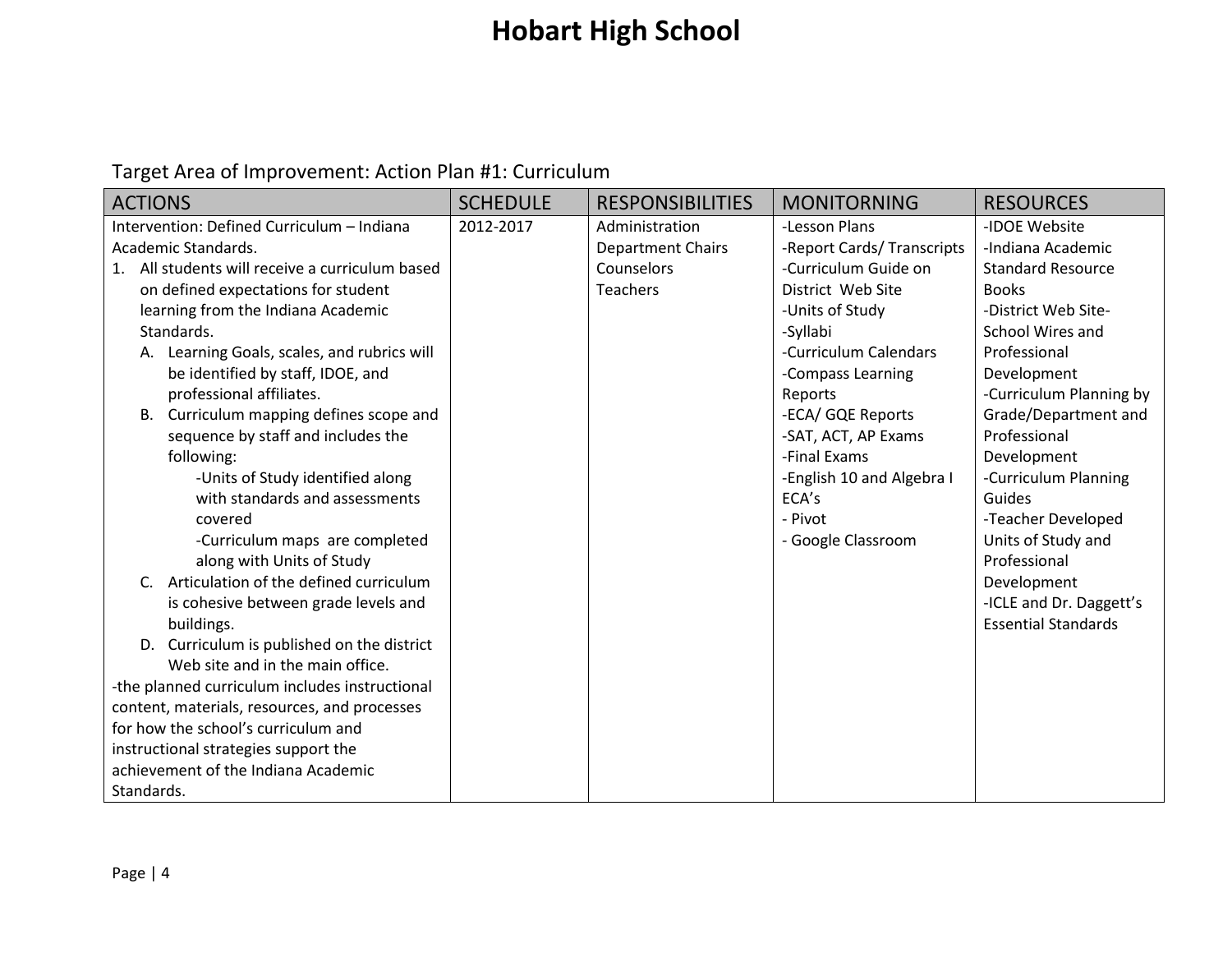| <b>ACTIONS</b>                                   | <b>SCHEDULE</b> | <b>RESPONSIBILITIES</b>    | <b>MONITORNING</b>       | <b>RESOURCES</b>        |
|--------------------------------------------------|-----------------|----------------------------|--------------------------|-------------------------|
| Intervention: Defined Curriculum - National or   | 2012-2017       | Administration             | -Checklists/Rubrics      | -Project Lead the Way   |
| Academy Curriculum                               |                 | <b>PLTW Teachers</b>       | -Final Exams             | Curriculum              |
| Students participating in career academies<br>1. |                 | Cisco Teachers             | -Articulation with Post- | -Purdue University      |
| will use the defined curriculum set forth by     |                 | AP Teachers                | Secondary Institutions   | -PNC                    |
| the industry and or institution that             |                 | Dual Credit/Concurrent     | -College reports         | -IUN                    |
| established them.                                |                 | <b>Enrollment Teachers</b> | -PLTW Exams              | -Ivy Tech               |
| A. Project Lead the Way (PLTW)                   |                 |                            | -Cisco Exams             | - Concurrent enrollment |
| B. Cisco                                         |                 |                            |                          | (college credit)        |
| Concurrent enrollment (college                   |                 |                            |                          | -Rochester Institute of |
| credit)Partnership                               |                 |                            |                          | Technology              |
| <b>Advanced Placement Courses</b><br>D.          |                 |                            |                          | -Cisco curriculum       |
|                                                  |                 |                            |                          | -Professional           |
|                                                  |                 |                            |                          | Development             |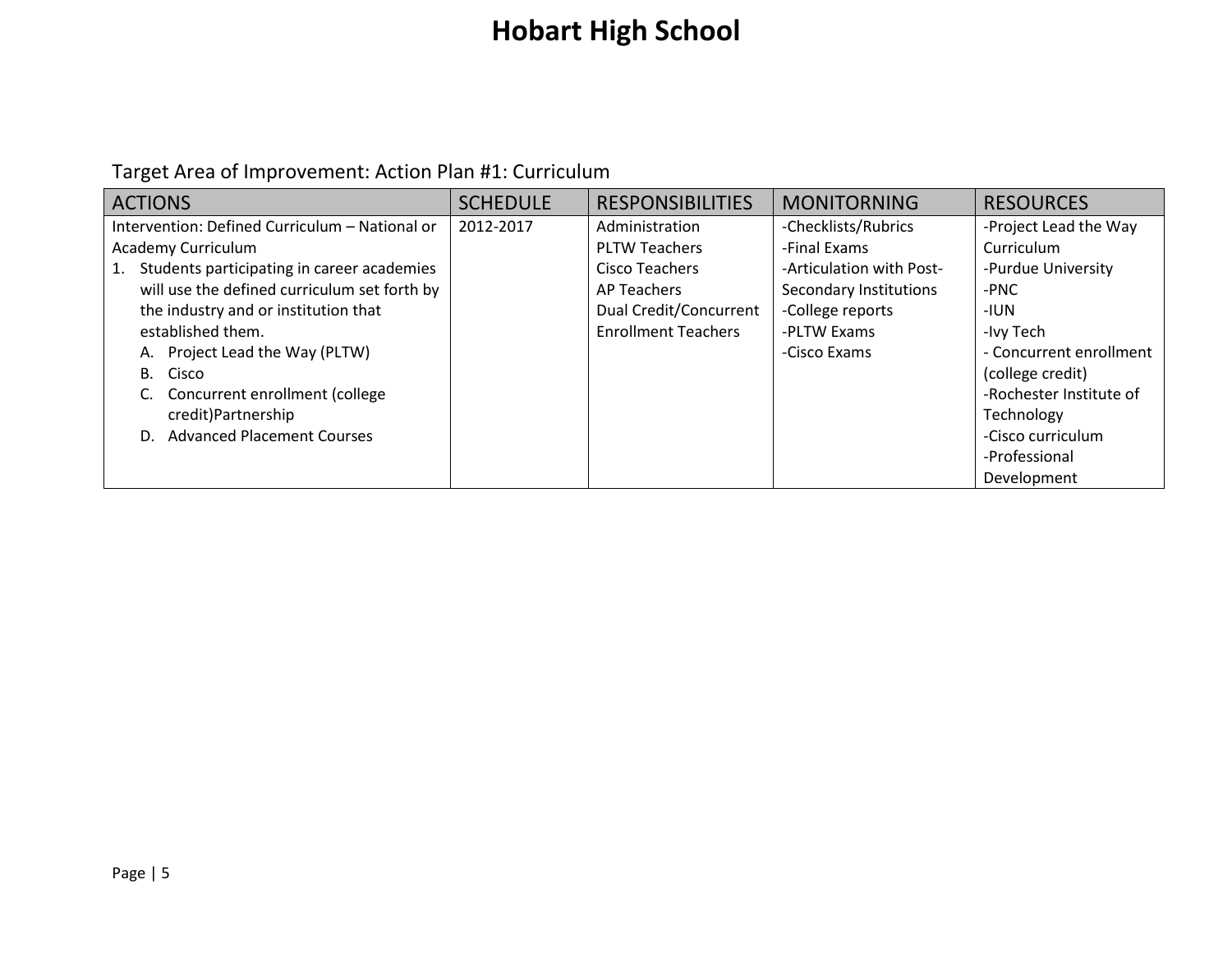| <b>ACTIONS</b>                                     | <b>SCHEDULE</b> | <b>RESPONSIBILITIES</b>  | <b>MONITORNING</b>        | <b>RESOURCES</b>        |
|----------------------------------------------------|-----------------|--------------------------|---------------------------|-------------------------|
| Intervention: Defined Curriculum - Data            | 2012-2017       | Administrators           | -Compass Learning         | -Data Warehouse         |
| Analysis to Inform Curricular and Instructional    |                 | Northwest Indiana        | Reports                   | (Confluent)             |
| Gaps                                               |                 | <b>Special Education</b> | -ECA/ GQE Reports         | -ECA/ GQE Data          |
| 1. All students will increase skills identified in |                 | Cooperative (NISEC)      | -Annual Data Analysis     | -Data Analysis Time     |
| the Indiana academic standards as a result of      |                 | Director                 | -Trend Data Analysis      | -IDOE Website           |
| regular data analysis to identify curricular gaps  |                 | <b>Teachers</b>          | -English 10 and Algebra I | - RTI Teacher/Counselor |
| and direct instruction.                            |                 |                          | ECA's                     | Assessment Worksheet    |
| A. All students will participate in the Algebra I  |                 |                          | -Acuity                   | -ECA Remediation        |
| and English 10 ECA's; results will be used to      |                 |                          | -Read 180                 | -Peer Tutoring          |
| identify strengths and weaknesses and to           |                 |                          | -RTI Teacher/Counselor    | -Mentor Program         |
| direct instruction.                                |                 |                          | Assessment Worksheet      |                         |
| -Response to Intervention (RTI): tiered            |                 |                          |                           |                         |
| intervention will be recommended for low           |                 |                          |                           |                         |
| performing students                                |                 |                          |                           |                         |
| B. As a result of using the data warehouse,        |                 |                          |                           |                         |
| students' strengths and weaknesses will be         |                 |                          |                           |                         |
| analyzed for instructional needs.                  |                 |                          |                           |                         |
| - Response to Intervention (RTI): Tiered           |                 |                          |                           |                         |
| interventions will be recommended for low          |                 |                          |                           |                         |
| performing students                                |                 |                          |                           |                         |
| C. Students will take formative (classroom)        |                 |                          |                           |                         |
| assessments and teacher-made assessments           |                 |                          |                           |                         |
| (common) to direct classroom instruction for       |                 |                          |                           |                         |
| increased student performance.                     |                 |                          |                           |                         |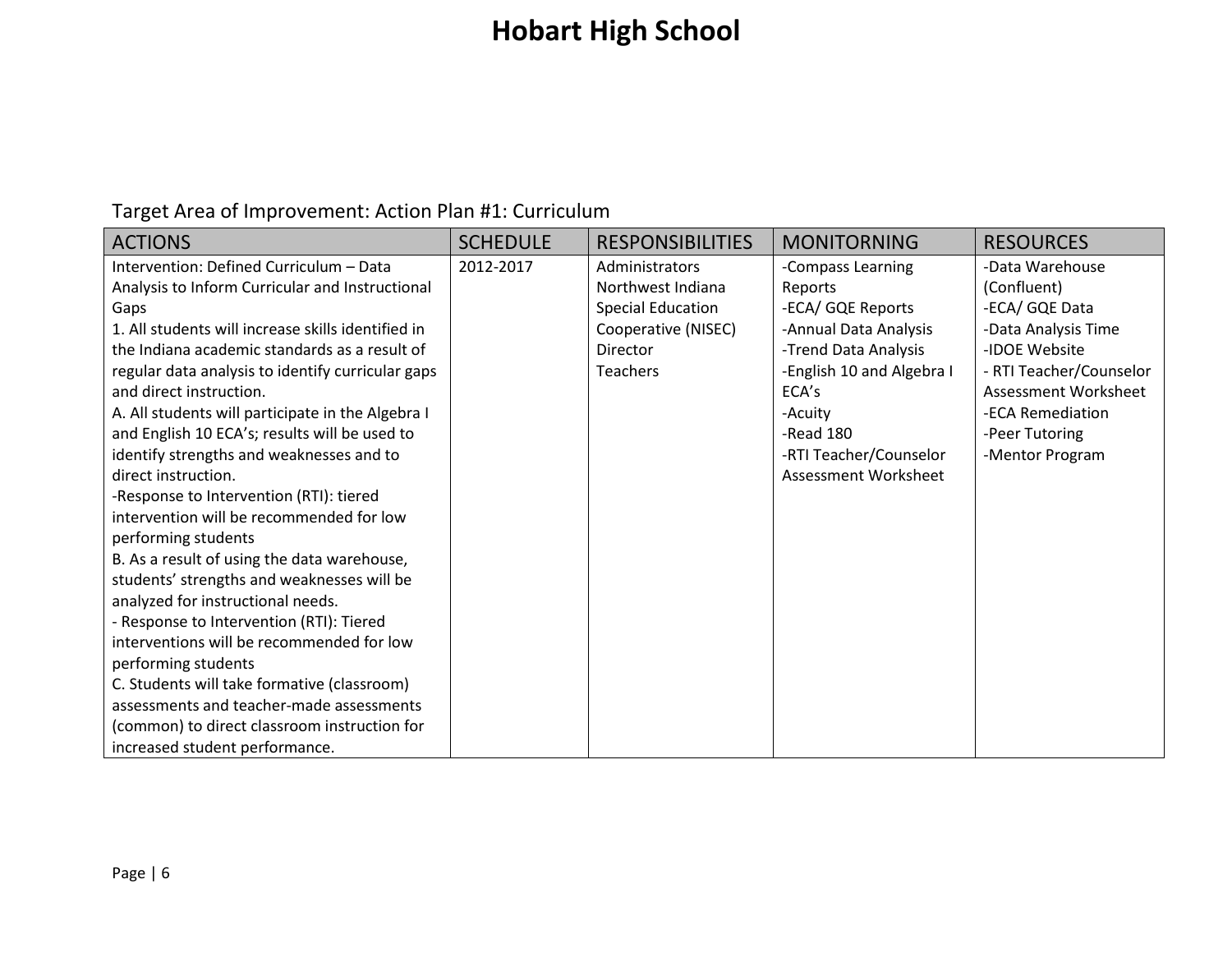| <b>ACTIONS</b>                                      | <b>SCHEDULE</b> | <b>RESPONSIBILITIES</b>  | <b>MONITORNING</b>    | <b>RESOURCES</b>         |
|-----------------------------------------------------|-----------------|--------------------------|-----------------------|--------------------------|
| Intervention: Response to Intervention (RTI)        | 2012-2017       | Administrators           | -Compass Learning     | -Data Warehouse          |
| 1. All students will participate in RTI Tier I; low |                 | Northwest Indiana        | Reports               | (Confluent)              |
| performing students will participate in RTI Tiers   |                 | <b>Special Education</b> | -Read 180             | -Tutors                  |
| II and III.                                         |                 | Cooperative (NISEC)      | -ECA/ GQE Reports     | -Mentors                 |
| A. A district-wide RTI policy addressing both       |                 | Director                 | -Annual Data Analysis | -ECA/ GQE Data           |
| academic and behavior is in place.                  |                 | <b>Teachers</b>          | -Trend Data Analysis  | -Data Analysis Time      |
| B. Tier II Interventions will be initially          |                 | <b>RTI Committees</b>    | -IDOE Website         | -RTI Policy and          |
| implemented through "Increased Academic             |                 | (District/School)        |                       | <b>Guidelines</b>        |
| Learning Time" including the following:             |                 | <b>Students</b>          |                       | -Professional            |
| <b>CCRT</b><br>a.                                   |                 | Parents                  |                       | Development RTI          |
| <b>ECA Remediation</b><br>b.                        |                 |                          |                       | -Curriculum Materials    |
| Summer School City of Hobart                        |                 |                          |                       | RTI Tier II              |
| Double Blocking<br>d.                               |                 |                          |                       | -Professional            |
| English as a Learned Language<br>e.                 |                 |                          |                       | Development Cultural     |
| Parent/Teacher Meetings                             |                 |                          |                       | Competency               |
| Peer Tutoring<br>g.                                 |                 |                          |                       | -Compass Learning        |
|                                                     |                 |                          |                       | -Northwest Indiana       |
|                                                     |                 |                          |                       | <b>Education Service</b> |
|                                                     |                 |                          |                       | Center (NWIESC)          |
|                                                     |                 |                          |                       | <b>CCRT Curriculum</b>   |
|                                                     |                 |                          |                       | -Skyward                 |
|                                                     |                 |                          |                       | - Envisions              |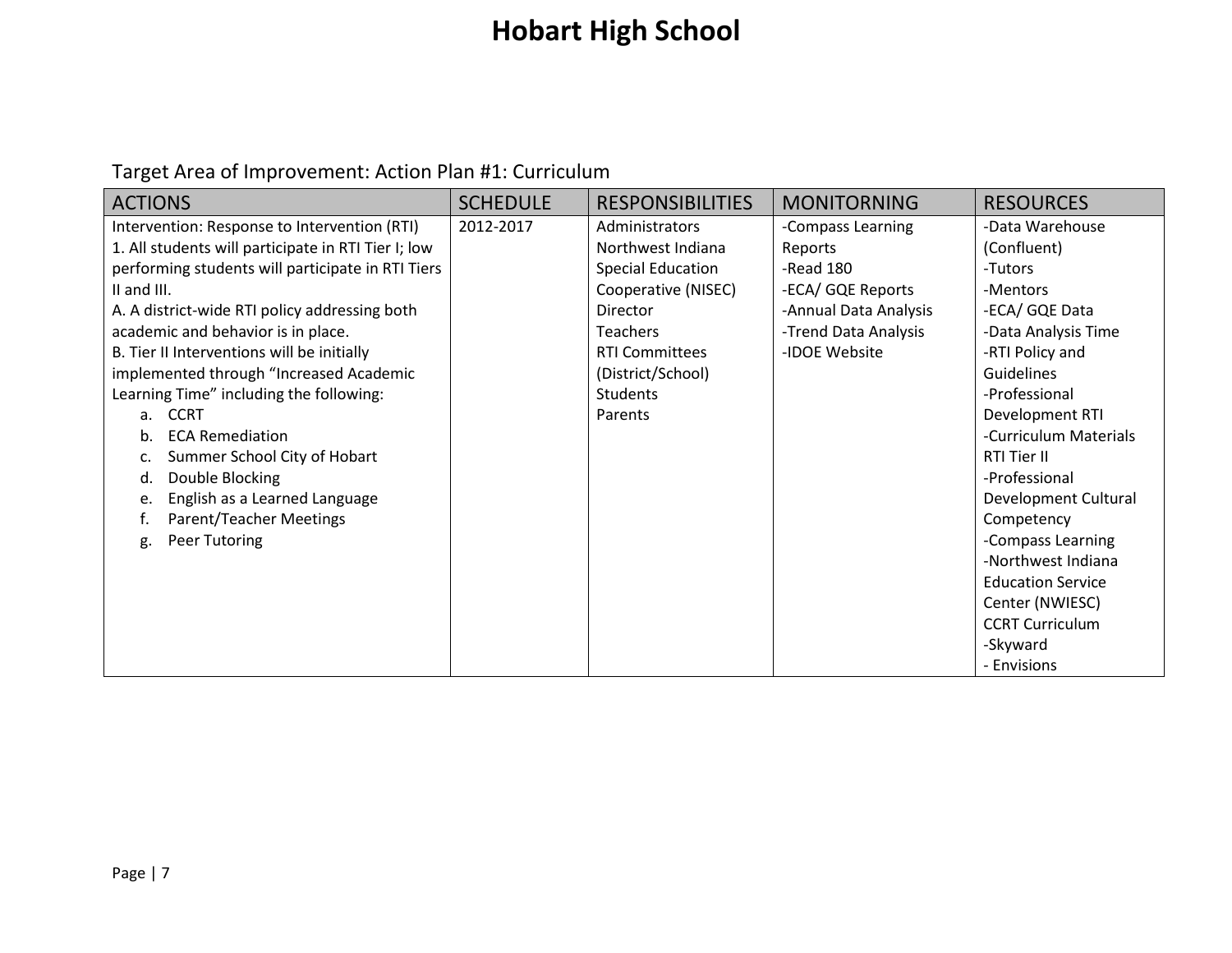| <b>ACTIONS</b>                                     | <b>SCHEDULE</b> | <b>RESPONSIBILITIES</b> | <b>MONITORNING</b>   | <b>RESOURCES</b>           |
|----------------------------------------------------|-----------------|-------------------------|----------------------|----------------------------|
| Intervention: Professional Learning                | 2012-2017       | Administrators          | -Compass Learning    | -Becoming a Great High     |
| Communities                                        |                 | <b>Teachers</b>         | Reports              | School by Tim Westerberg   |
| 1. All students will increase academic skills as a |                 | Counselors              | -Read 180            | -Professional Development  |
| result of teacher participation in professional    |                 |                         | -Teacher Goal Sheets | Catalog                    |
| learning communities.                              |                 |                         | -Enrollment in       | -Cultural Competency       |
| A. Curriculum Planning - Grade                     |                 |                         | Professional         | <b>Book Studies</b>        |
| Level/Curriculum/Department Meetings               |                 |                         | Development          | -Data Analysis Training    |
| - Identification of Learning Goals Indiana         |                 |                         | -Compass Learning    | -RTI Training              |
| <b>Academic Standards</b>                          |                 |                         | Reports              | -Website Training          |
| - Web Publishing with School Wires                 |                 |                         | -ECA/ GQE Analysis   | -Contract Services         |
| <b>Career Academy Curriculum Training</b>          |                 |                         | -Achievement Awards  | -AP Instructor Training    |
| B. Assessment                                      |                 |                         |                      | -PLTW Training             |
| Data Analysis - ECA, Compass Learning,             |                 |                         |                      | -Online Professional       |
| Read 180, Acuity                                   |                 |                         |                      | Communities                |
| D. RTI Training                                    |                 |                         |                      | -The Art and Science of    |
| E. Cultural Competency - Book Studies:             |                 |                         |                      | Teaching by Marzano        |
| The Art and Science of Teaching-                   |                 |                         |                      | -The Right to Literacy in  |
| Marzano                                            |                 |                         |                      | Secondary Schools:         |
| Becoming a Reflective Teacher-                     |                 |                         |                      | Creating a Culture of      |
| Marzano                                            |                 |                         |                      | Thinking by Suzanne Plaut  |
| F. Professional Development - In-house             |                 |                         |                      | In Boy Writers: Reclaiming |
| Professional Development Catalog,                  |                 |                         |                      | Their Voices by Fletcher   |
| Conferences, & Contracted Services                 |                 |                         |                      | -Hear Our Cry - Boys in    |
| New Teacher Orientation Expanded (2007)<br>G.      |                 |                         |                      | Crisis by Slocumb          |
| Harry Wong<br>$\bullet$                            |                 |                         |                      | - Framework for            |
| H. Professional Learning Communities               |                 |                         |                      | Understanding Poverty by   |
| Data Team<br>٠                                     |                 |                         |                      | Payne (2008)               |
| <b>School Climate</b>                              |                 |                         |                      | -Boys and Girls Learn      |
| <b>Marzano Teaching Strategies</b>                 |                 |                         |                      | Differently by Gurian      |
| <b>PBIS Team</b><br>$\bullet$                      |                 |                         |                      | - UNFINISHED BUSINESS-     |